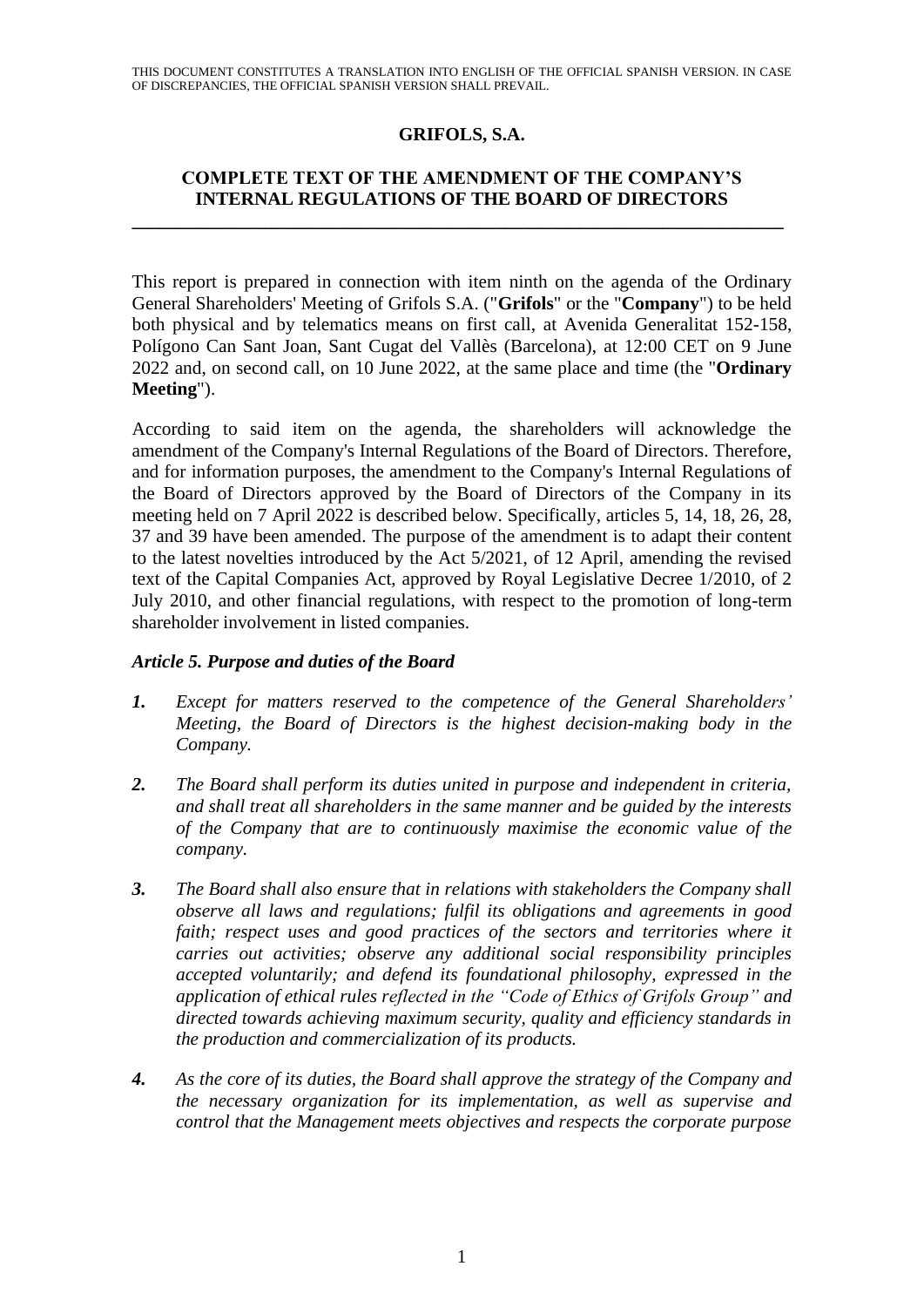*and interest of the Company. For this purpose, the Board in full shall reserve the capacity to approve:*

- *(a) The general policies and strategies of the Company, and in particular:*
	- *(i) The Strategic or Business plan, as well as management objectives and annual budgets;*
	- *(ii) The investments and finance policy;*
	- *(iii) The definition of the Group's structure;*
	- *(iv) The corporate governance policy;*
	- *(v) The sustainability policy;*
	- *(vi) Top management remuneration and performance evaluation;*
	- *(vii) Risk control and management policy, as well as periodic monitoring of internal information and control systems;*
	- *(viii) The dividend policy and the own shares policy, and particularly their limitations.*
- *(b) The following decisions:*
	- *(i) On the proposal of the Company's Chief Executive Officer, the appointment and eventual resignation of the directors, as well as their indemnity clauses;*
	- *(ii) A contract entered into between the member of the Board of Directors appointed Chief Executive Officer, or who has been given executive duties, and the Company, detailing all the concepts for which said member can receive remuneration for performing executive duties.*
	- *(iii) The determination of the remuneration to be perceived by each director in his/her condition as such, as well as the determination of the additional remuneration of the directors for the performance of executive duties and the terms and conditions that should be observed in their contracts, in accordance with the Law and the directors' remuneration policy approved by the General Shareholders Meeting;*
	- *(iv) Financial information that the Company should make public periodically due to its being listed on the stock market.*
	- *(v) All types of investments or transactions that, due to their high amount or special characteristics, are of a strategic nature, except if their approval corresponds to the General Shareholders' Meeting;*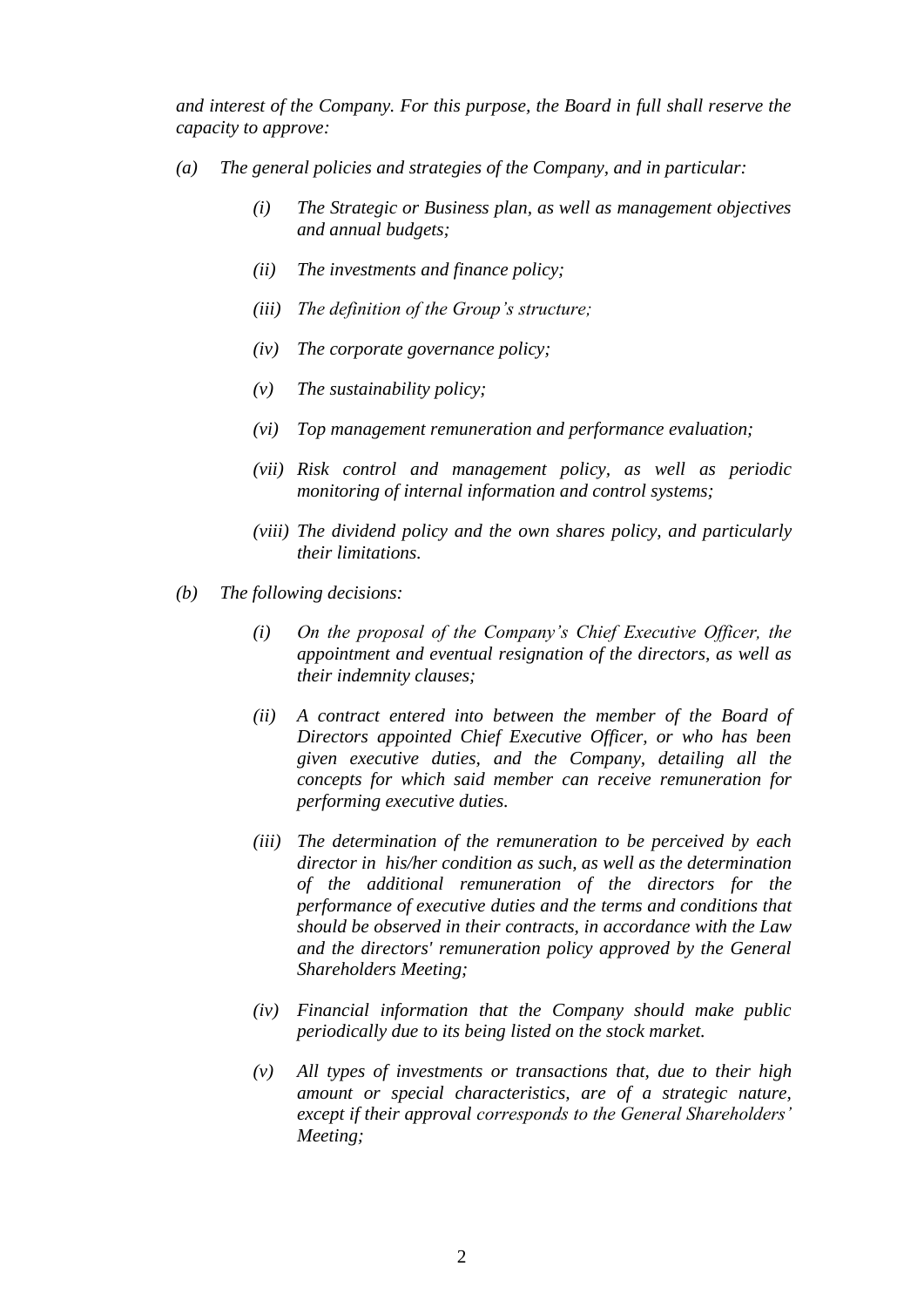- *(vi) The creation or acquisition of shareholdings in special purpose entities or domiciled in countries or territories considered tax havens, as well as any other transactions or operations of a similar nature that, due to their complexity, could damage the transparency of the Group.*
- *(vii) Monitoring the drafting and reporting process of the financial information and the management report, which shall include, when appropriate, the mandatory non-financial information, and present recommendations or proposals to the Board of Directors, aimed at safeguarding its integrity.*
- *(c) The approval of related party-transactions, pursuant to the terms and provisions set forth in Article 37 of these Regulations.Transactions that the Company enters into with Directors, major shareholders or shareholders represented on the Board, or with related parties ("related party transactions").*

*However, this authorization from the Board will not be required in third party transactions that simultaneously fulfil the following three conditions:*

- *1st. Those which are entered into according to agreements where the conditions are standard and are applied en masse to many clients;*
- *2nd. Those which are entered into at general prices or rates set by the supplier of the goods or service in question;*
- *3rd. Those which amount does not exceed 1% of the annual revenue of the Company.*

*The Board shall approve third party transactions following a favourable report from the Audit Committee. The members affected by such third party transactions, besides not exercising nor delegating their right of vote, shall leave the boardroom while the Board deliberates and votes on them.*

*5. The duties assigned to the Board in the above section cannot be delegated, except, for duly justified reasons of urgency, those included in points (b) and (c). In this case, they will later be submitted for subsequent ratification by the first Board following the adoption of the decisionratified by the Board in full.*

### *Article 14. The Audit Committee*

- *1. The Audit Committee shall be formed by three (3) to five (5) Directors, appointed by the Board of Directors, taking into account their knowledge, competence and experience in accounting, audit and risk management (both financial and nonfinancial) and Committee duties. As a group, the members of the Committee shall have the pertinent technical knowledge in relation to the sector of activity of the Company.*
- *2. The Audit Committee shall be exclusively composed of non-executive directors, of which at least the majority must be independent directors. Likewise, efforts will be*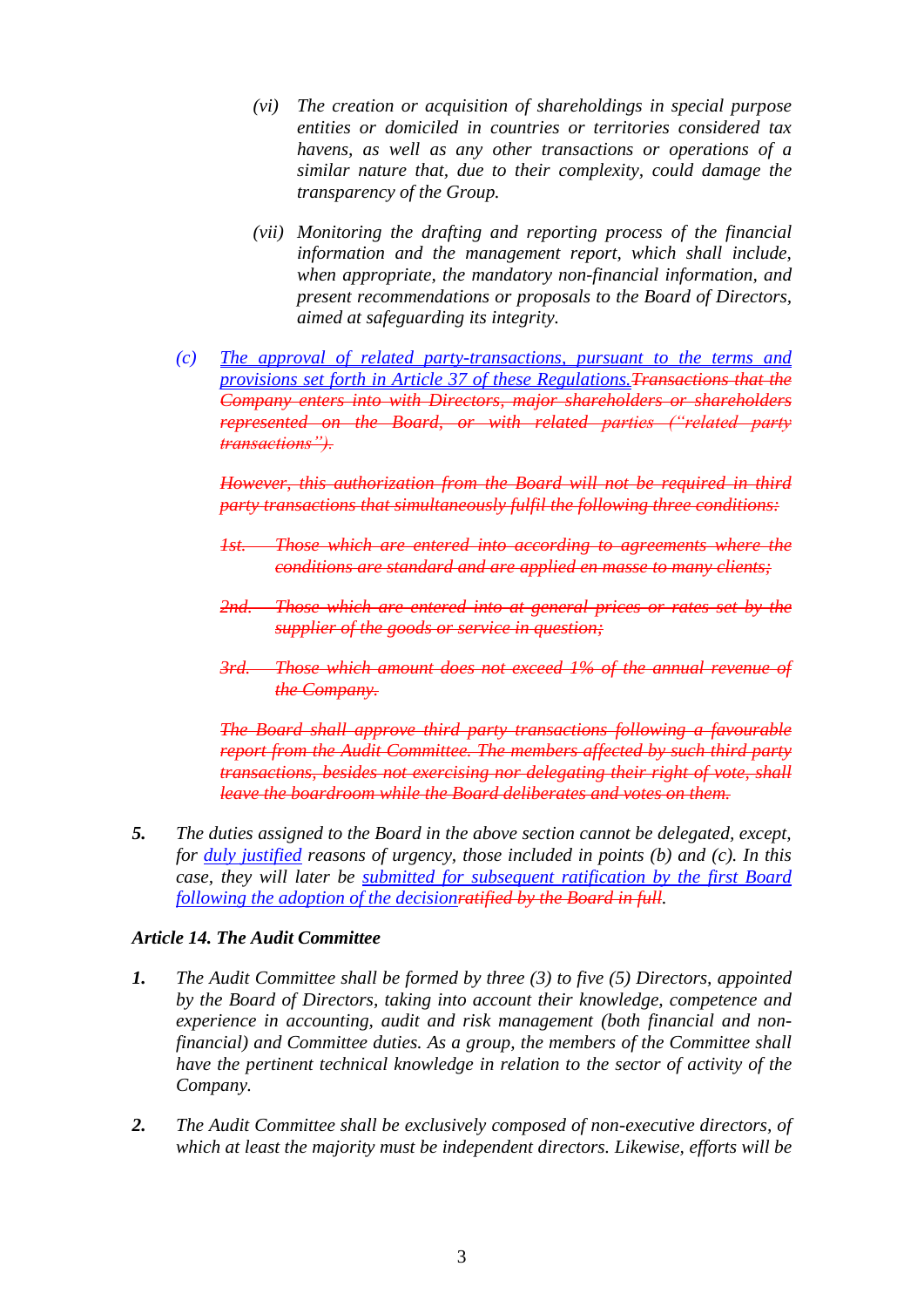*made to ensure that all members of the Audit Committee, the Chairperson included, meet the independence, experience and any other requirement set out by the Securities and Exchange Commission (SEC) and the National Association of Securities Dealers Automated Quotation (NASDAQ).*

- *3. The Board of Directors will appoint the Chairperson of the Audit Committee, a position that shall be necessarily held by an independent director. The Chairperson of the Committee must be replaced every four (4) years and may be re-elected after the term of one (1) year has elapsed.*
- *4. The Board of Directors shall appoint the Secretary of the Audit Committee, who may be (a) one of the members of the Audit Committee (in which such case, it will be the Secretary member of the Audit Committee), (b) any other member of the Board of Directors of the Company who is not a member of the Audit Committee (who, in such case, will be Secretary non-member of the Audit Committee); or (c) the Secretary or a Vice-Secretary of the Board of Directors of the Company (who, in such case, will be Secretary non-member of the Audit Committee). The Secretary shall draft the minutes of the resolutions adopted in each committee meeting and shall report to the Board of Directors through their Chairperson. The Audit Committee shall be validly formed when half plus one of its members are present or represented and their resolutions are approved by the absolute majority of the assisting members. If there is a tied vote, the vote of the Chairperson shall be final.*
- *5. Notwithstanding the provisions of the Law or the Articles of Association, or other duties assigned to it by the Board of Directors, the Audit Committee will have the following basic responsibilities:*
	- *(a) In relation to the General Shareholders Meeting:*
		- *(i) Inform the General Shareholders' Meeting of questions raised in respect of those matters which are within the committee's competence and particularly with respect to the results of the audit of the annual accounts, explaining how it has contributed to the integrity of the financial information, and the role that the Committee has played in such process.*
	- *(b) In relation to the Board of Directors:*
		- *(i) Previously inform the Board of Directors about periodic the financial statements and management report, which shall include, when applicable, the mandatory non-financial information, which due to its stock exchange listing, the Company must make public periodically; in this sense, the Committee will ensure that the interim accounts are drawn up under the same accounting principles as the annual accounts and for this purpose shall consider the appropriateness of a limited review by an external auditor;*
		- *(ii) Previously inform of the creation or acquisition of shareholdings in special purpose entities or domiciled in countries or territories*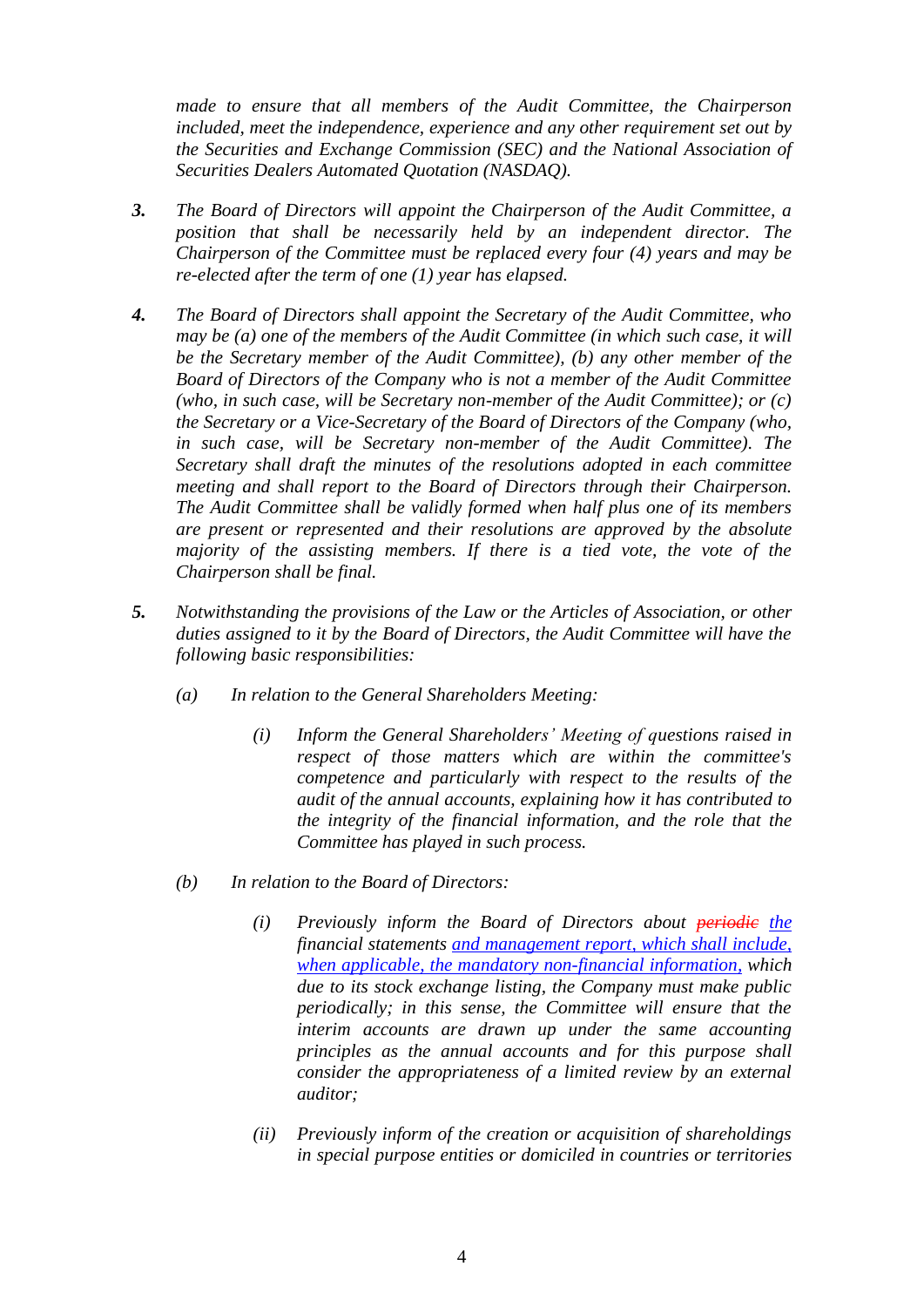*considered tax havens, as well as any other transactions or operations of a similar nature, which due to their complexity, could harm the transparency of the Group; and*

*(iii) Previously inform of related party transactions;*

- *(iv) (iii) Inform of any matter that has or may have a material, financial or accounting impact.*
- *(c) In relation to the information and internal control systems:*
	- *(i) Supervise and evaluate the preparation and presentation, and integrity of the mandatory financial and non-financial information related to the Company and the Group, verifying compliance with the regulation requirements, the adequate defining of consolidation boundaries and the correct application of accounting criteria and submit recommendations or proposals to the Board of Directors to protect the integrity of this information;*
	- *(ii) Supervise and evaluate the efficiency of the Company's internal control, internal audit and risk control and management systems, financial and non-financial, concerning the Company and the Group, including any operative, technological, legal, social, environmental, political, reputational or corruption related risks, periodically reviewing the internal control and risk management systems, so that any principal risks are identified, dealt with and adequately recognized, as well as discussing, with the auditor, any major flaws in the control system identified during the audit process without jeopardizing its independence. To such effects, the Committee may, if applicable, submit recommendations or proposals to the Board of Directors and the corresponding period of time for their fulfilment;*
	- *(iii) Monitor the independence and efficiency of internal auditing; propose the selection, appointment and dismissal of the Director of the Internal Audit Department; approve or propose to the Board of Directors the approval of the Internal Audit Department's work orientation and annual work plan, making sure that their activity mainly focuses on the relevant risks (including reputational risks); propose the budget for this Department; receive periodic information on its activities (including the annual activities reports prepared by the Director of the Department); and verify that the top management takes into account the conclusions and recommendations of their reports;*
	- *(iv) Establish and supervise a mechanism that allows employees and other persons related to the Company, such as directors, shareholders, suppliers, contractors or subcontractors, to report irregularities of potential significance, including financial and accounting irregularities, or those of any other nature, related to*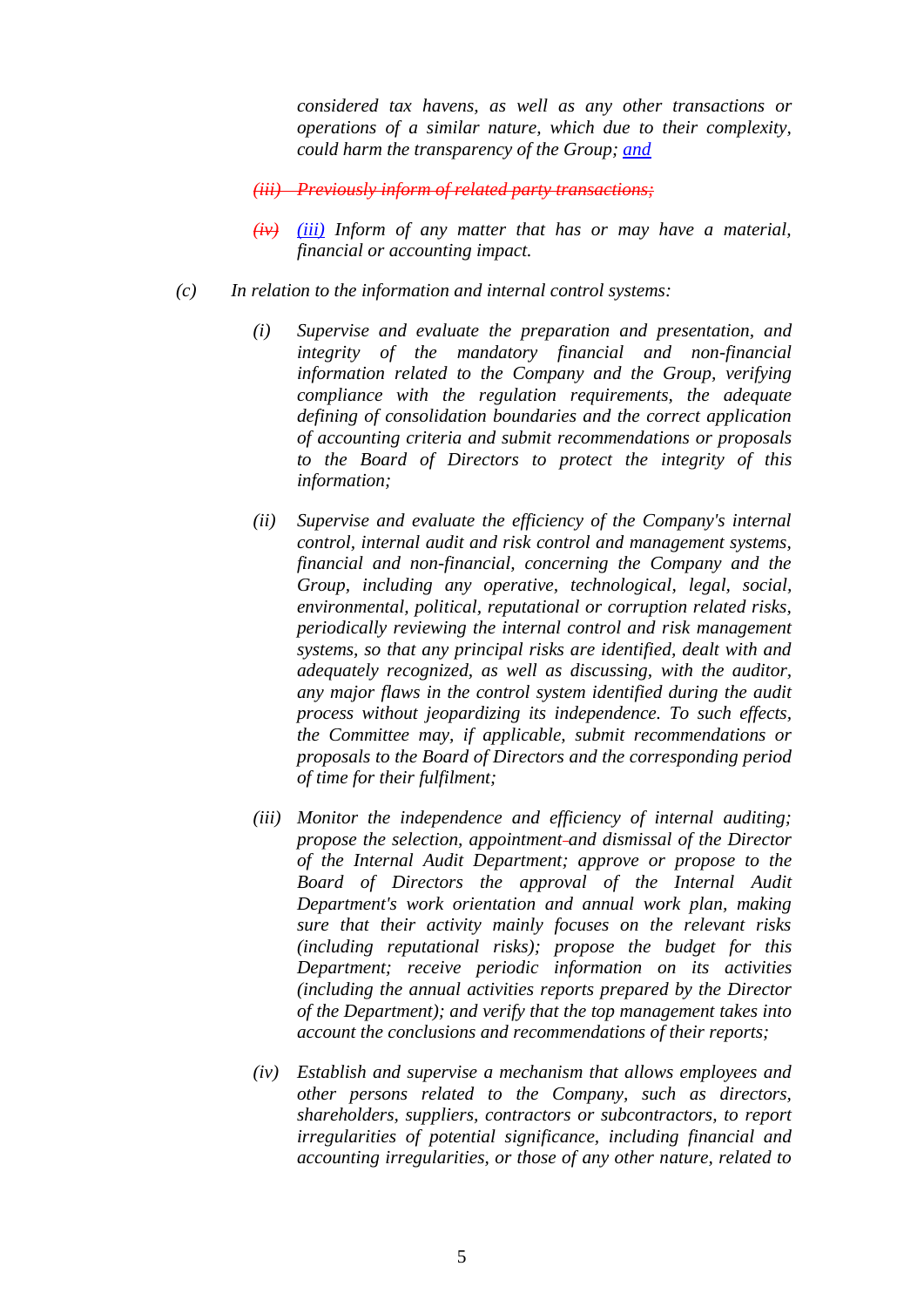*the Company, that they notice within the Company or its Group. This mechanism must guarantee confidentiality and enable communications to be made anonymously, respecting the rights of both the complainant and the accused party; and.*

- *(v) In general, ensure that the internal control policies and systems established are applied effectively in practice.*
- *(d) In relation to the auditor:*
	- *(i) Submit to the Board of Directors any proposals regarding the selection, appointment, re-election and substitution of the auditor, being responsible for the selection process in conformity with the applicable regulations, including the terms of his contract, without prejudice to the faculties vested in the General Shareholders' Meeting and the Board with regard to the approval of such resolutions under Spanish law.*
	- *(ii) Be directly in charge of the remuneration and supervision of the work performed by the external auditor regarding the audit report preparation and issuance or any other similar reports relating to financial statements.*
	- *(iii) Regularly and directly collect from the external auditor information about the development, impact and execution of the audits, as well as the audit plan and results of its execution, and verify that top management takes their recommendations into account;*
	- *(iv) Safeguard the external auditor's independence when performing his duties, and to do so:*
		- *Ensure that the Company communicates through the CNMV the change in auditor and shall attach a statement of the possible existence of any disagreements with the outgoing auditor and, if applicable, its contents;*
		- *Establish the necessary relationships with the external auditor to receive information about any issues that may entail a threat to his independence, and which the Audit Committee will examine, and any other issues regarding the development of the audit of accounts process, and, when applicable, the authorization of the services different from those prohibited in the terms established in the applicable regulations as regards independence, as well as any notifications required in the audit of accounts legislation and in the audit regulations.*
		- *Ensure that the Company and the auditor respect the rules in force on providing services different to audit services, the auditor's market concentration limits and, in general, any*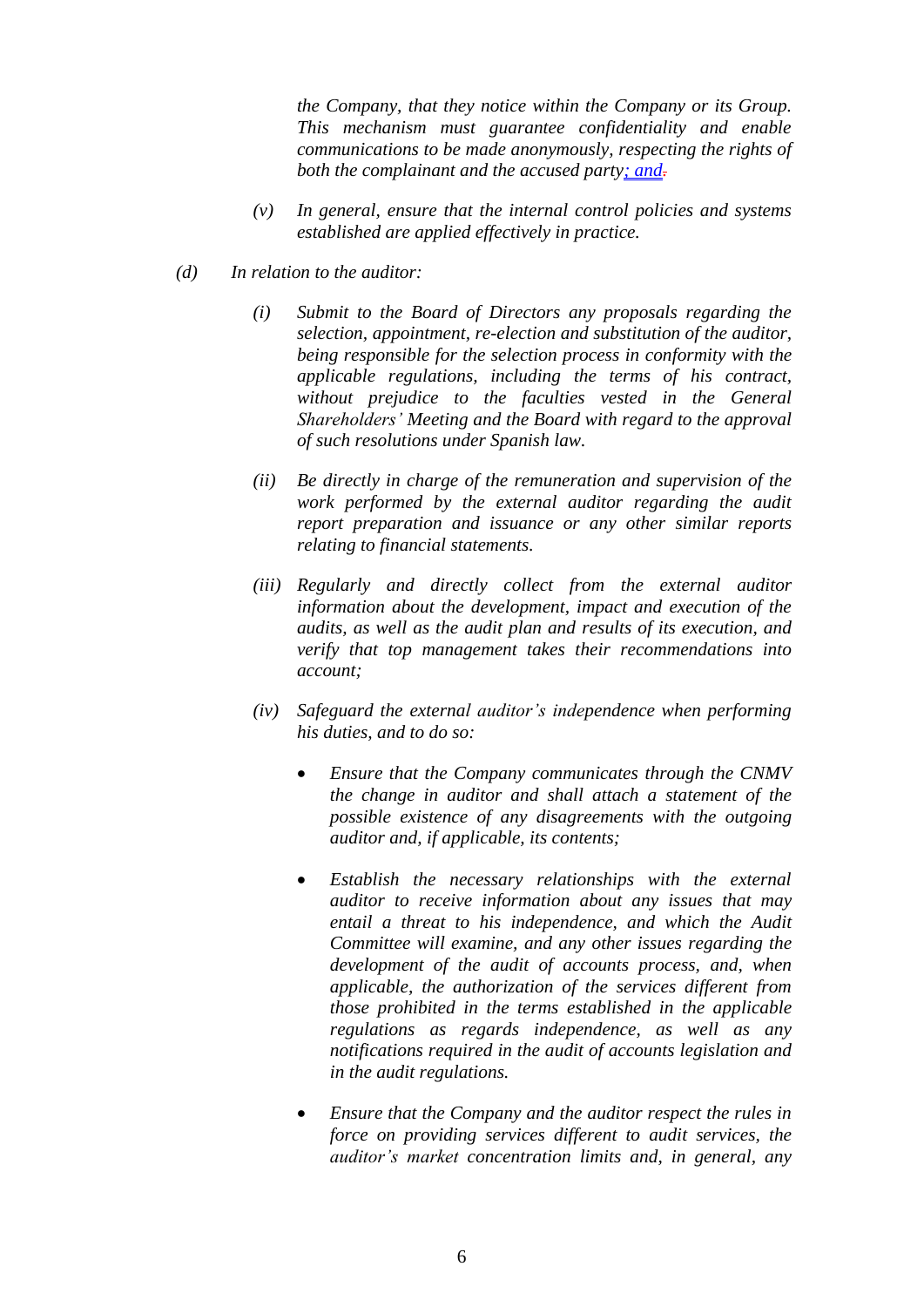*others rules established to guarantee the independence of the auditors and, to that end, annually receive from the external auditors a statement of their independence in relation to the entity, or any entities directly or indirectly related to it, as well as the detailed and individualized information on any kind of ancillary services provided and the corresponding fees paid by these entities to the external auditor or the persons or entities related to it in accordance with the regulations applicable to the audit of accounts activity;*

- *Issue, prior to issuing the audit of accounts report and on an annual basis, a written opinion on whether the independence of the auditors or audit firms has been compromised. This opinion must include a reasoned assessment of each and every one of the ancillary services mentioned in the preceding paragraphs, which shall be individually and jointly assessed, different from the legal audit, and in relation to the independence status or regulations applicable to the audit of accounts activity; and*
- *If the external auditor resigns, examine the circumstances that have caused said resignation.*
- *(v) Encourage the Group auditor to undertake the responsibility of the audits of the companies making up the group.*
- *(e) In relation to external consultants:*
	- (i) *Request that legal, accounting, financial advisors or other experts or advisors be hired, on account to the Company, to assist them in the performance of their duties.*
- *(f) In relation to internal conduct rules:*
	- (i) *Supervise the compliance with the Internal Conduct Regulations in matters related to the Stock Exchange, the present Regulation, standards of conduct set out in the "Code of Ethics for Grifols Executives" and the "Code of Conduct for Grifols' Employees" and, in general, any other internal rules of governance of the Company, as well as make the necessary proposals for improvement.*
- *(g) In relation to related-party transactions:*
	- (i) *Report on related-party transactions to be approved by the General Meeting or the Board of Directors and supervise the internal procedure established by the Company for those transactions whose approval has been delegated.*
- *6. The Audit Committee will meet at appropriate intervals for the correct development of its operations.*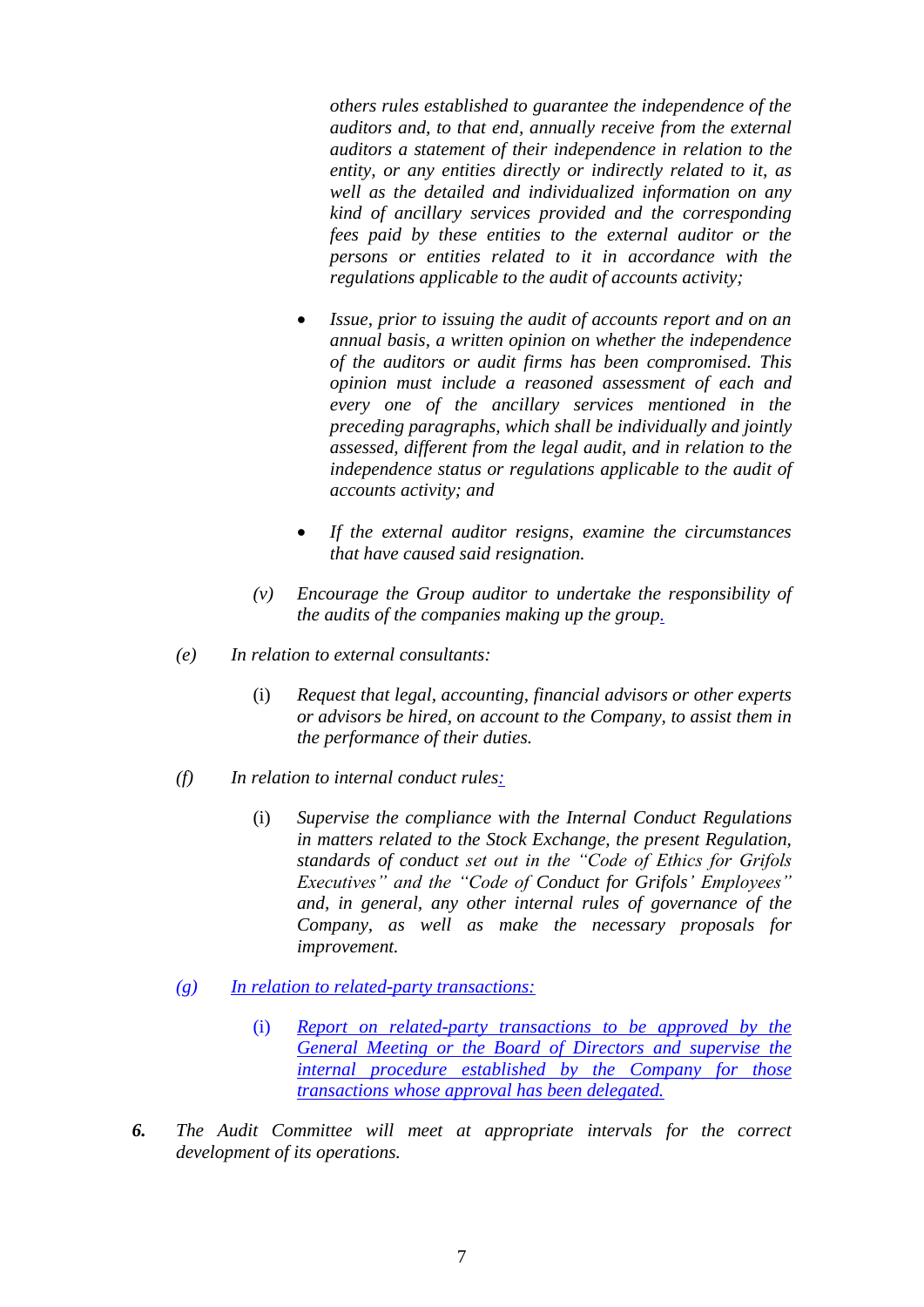- *7. Any member of the management team or Company personnel whose presence is required by the Chairperson is obliged to attend Committee meetings and offer help, and provide access to any information he/she may have. The Chairperson of the Committee may also request the presence of the Auditors at the Committee meetings.*
- *8. To ensure the correct fulfilment of its duties, the Audit Committee may request advice from external professionals chargeable to the Company. For the avoidance of any doubt, in such cases, the requirements and limitations set out in Article 25 of these Regulations shall not be applicable.*
- *9. As indicated by the Audit Committee, the Company shall provide adequate funding to pay the fees of the external auditors or any advisor hired by the Audit Committee, as well as to cover any ordinary administrative expenses incurred by the Audit Committee in the performance of its duties.*
- *10. At the first Board Meeting following its meetings, the Audit Committee shall report on its activities and answer for the work carried out. All the members of the Board shall receive a copy of the minutes of the Audit Committee meetings.*

# *Article 18. Appointment of Directors*

- *1. The Directors shall be appointed by the General Shareholders' Meeting or by the Board of Directors, in accordance with the provisions established in the Companies' Act.*
- *2. The proposals for appointment of Directors, submitted by the Board of Directors for consideration by the General Shareholders' Meeting, and the appointment decisions that said body adopts by virtue of the powers of co-option that are legally attributed to it, shall be preceded by the corresponding proposal by the Appointments and Remunerations Committee, if they are independent directors, and, in any case, with a report prepared by the Board, in which the candidate's competence, experience and merits are assessed, and which shall be attached to the minutes of the General Shareholders' Meeting or the Board of Directors, as appropriate.*

*The proposal to appoint any non-independent director must be also preceded by the corresponding report issued by the Appointments and Remunerations Committee.*

*3. This article will also apply to any natural person who is designated to represent a legal entity appointed to the Board of Directors.*

### *Article 26. Remuneration of the Board*

*1. Every three years The director's remuneration policy must be approved by the General Shareholders' Meeting must approve the remuneration policy of the directors, as a separate item on the agenda and shall be in accordance with the remuneration system set forth in the Company's Articles of Association, to be applied for a maximum period of three fiscal years which shall remain in force for the three (3) fiscal years following the year of its approval, and must be*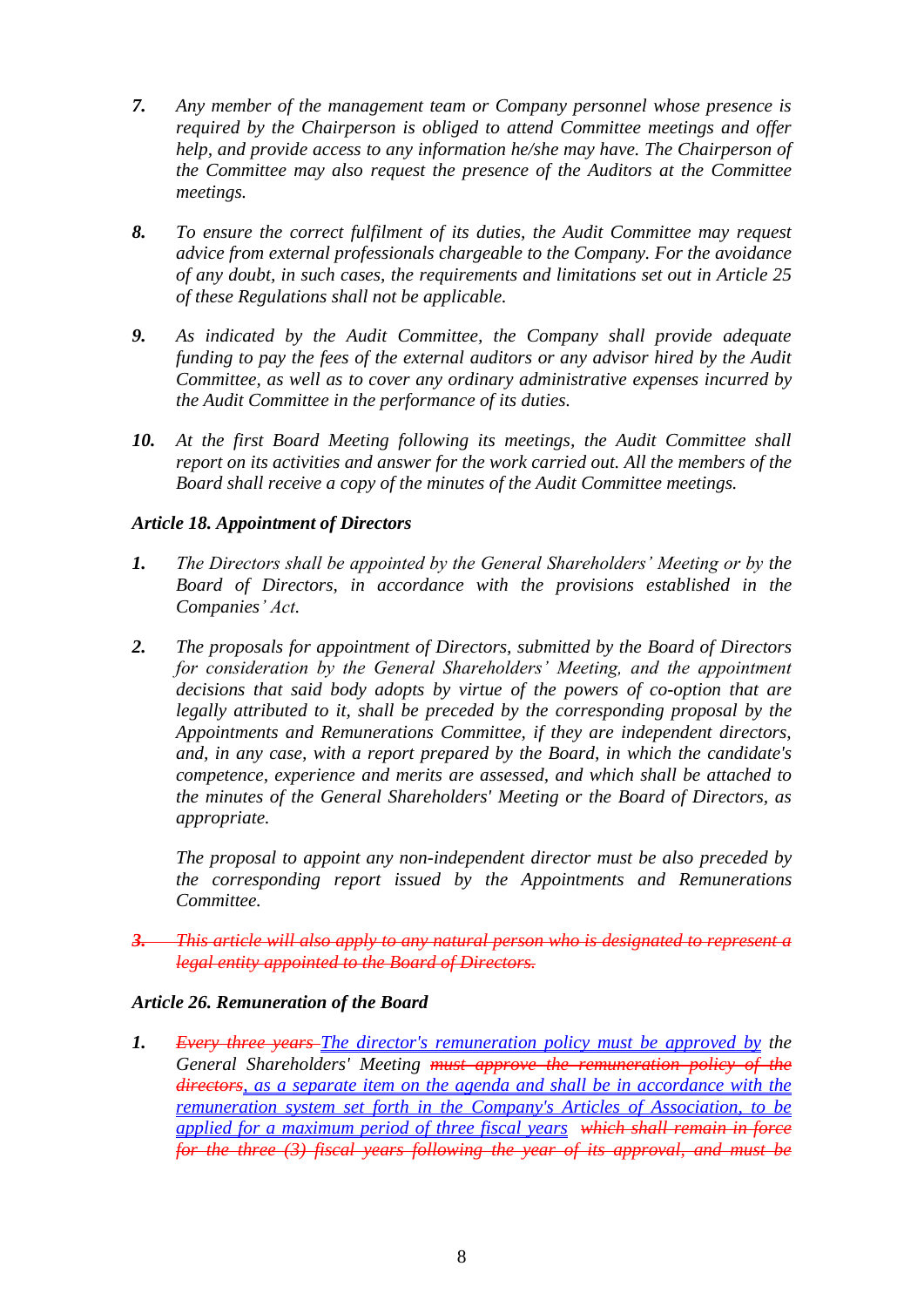*adjusted, where applicable, to the remuneration system laid down in the Articles of Association, and must:*

- *(a) With respect to the remuneration of the directors in their condition capacity as such, necessarily include the maximum amount of the annual remuneration to be paid to all said directors in their capacity as such, as well as the criteria for its distribution taking into account the duties and responsibilities attributed to each of them.*
- *(b) With respect to the remuneration of the directors for performing their executive duties, establish at least the amount of the fixed annual remuneration corresponding to the directors for the performance of their executive duties and other provisions referred to in the applicable regulations.*
	- (i) *The amount of the annual fix remuneration and its variation during the period to which the policy refers;*
	- (ii) *The different parameters to set the variable components; and*
	- (iii) *The main terms and conditions of their contracts including, in particular, duration, severance payments or compensations for the termination of the employment relationship, and exclusivity, post-contractual non-competition, and retention or loyalty agreements.*
- *2. The Board of Directors shall decide the individual determination of the remuneration of each director in its capacity as such within the framework of the Company's Articles of Association and the remuneration policy, subject to prior report from the Appointments and Remuneration Committee. remuneration of each director in its condition as such and, to that end, shall take into consideration the duties and responsibilities of each director, their participation in the Board's committees and other objective circumstances the Board may consider relevant.*
- *3. Likewise, the Board of Directors shall decide the individual remuneration of each director for the performance of the executive duties attributed to him/her within the framework of the Company's Articles of Association, the remuneration policy and the provisions of his/her agreement, subject to prior report from the Appointments and Remuneration Committee remuneration of the directors for performing executive duties as well as the terms and conditions of their contracts signed with the company, in accordance with the Law and the director remuneration policy approved by the General Shareholders' Meeting.*
- *4. Variable remuneration policies include the required technical cautions to ensure that such remunerations are in line with the professional performance of their beneficiaries and do not simply derive from the general evolution of the market or from the Company's industrial sector or from other similar circumstances.*
- *5. The Board of Directors shall annually publish a report on the remuneration of the directors, which shall include complete, clear and coherent information*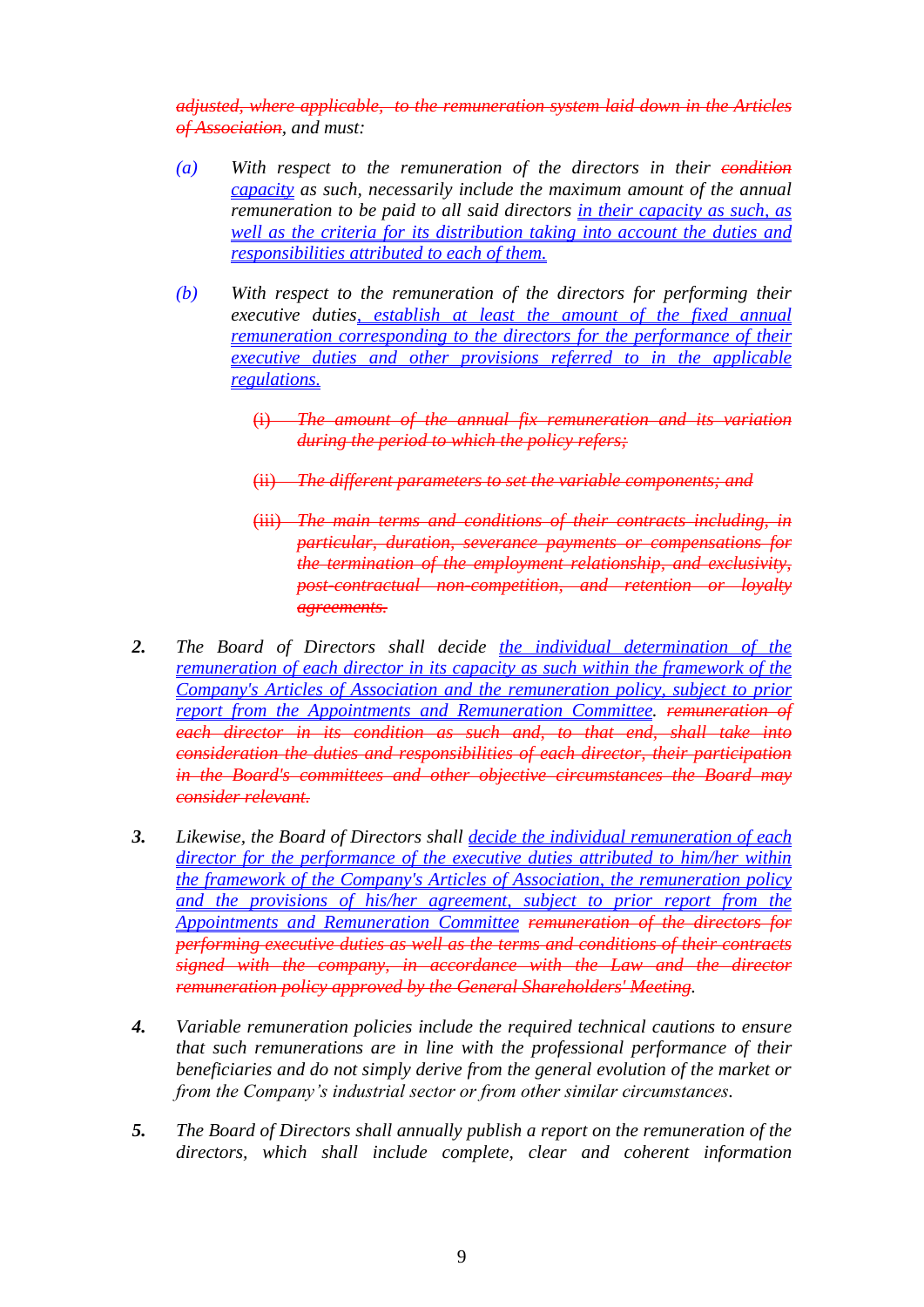*concerning the remuneration policy of directors applicable to the current fiscal year, in addition to a global summary on the applied remuneration policy during the ended fiscal year, and details of the individual remunerations accrued for all concepts regarding each director in said exercise, in accordance with any legal requirements and criteria established by the regulating bodies. The annual remunerations report of directors must be voted at the General Shareholders' meeting with a consultative vote, and as a separate item on the agenda.*

### *Article 28. General Duties of the Director*

- *1. In accordance with the provisions established in Article 5, the function of the Director is to direct and control the management of the Company in order to maximise the value of the company.*
- *2. In carrying out his duties, the Director shall work with the diligence of an orderly businessperson business person and a loyal representative*, *and to subordinate, in any case, its own interests to the interests of the Company, in particular being obliged to:*
	- *(a) be informed and adequately prepare for Board meetings and the representative bodies to which they belong;*
	- *(b) attend meetings of the bodies that they form part of and actively participate in the deliberations so that their criteria may effectively contribute to the decision-making;*
	- *(c) In the event that, for justified reasons, they cannot attend the meeting to which they have been convened, they must instruct the Director who must represent them;*
	- *(d) carry out any specific duty entrusted to them by the Board of Directors and which reasonably falls within their commitments;*
	- *(e) inform the Appointments and Remunerations Committee about any circumstance that affect them, related or not to their actions within the Company, that might harm the Company's name and reputation and, in particular, report any criminal case brought against them and the progress of any subsequent trial. In this case, the Board shall examine the case as soon as possible and, taking into account any specific circumstance, shall decide, prior report by the Appointments and Remuneration Committee whether or not adopt any measures such as opening an internal investigation, requesting the resignation of the director or proposing his or her dismissal;*
	- *(f) inform the Appointments and Remunerations Committee about their remaining professional obligations, in case they interfere with the required dedication;*
	- *(g) ensure the investigation of any irregularity in the management of the Company which may have come to their notice and monitor any risk situation;*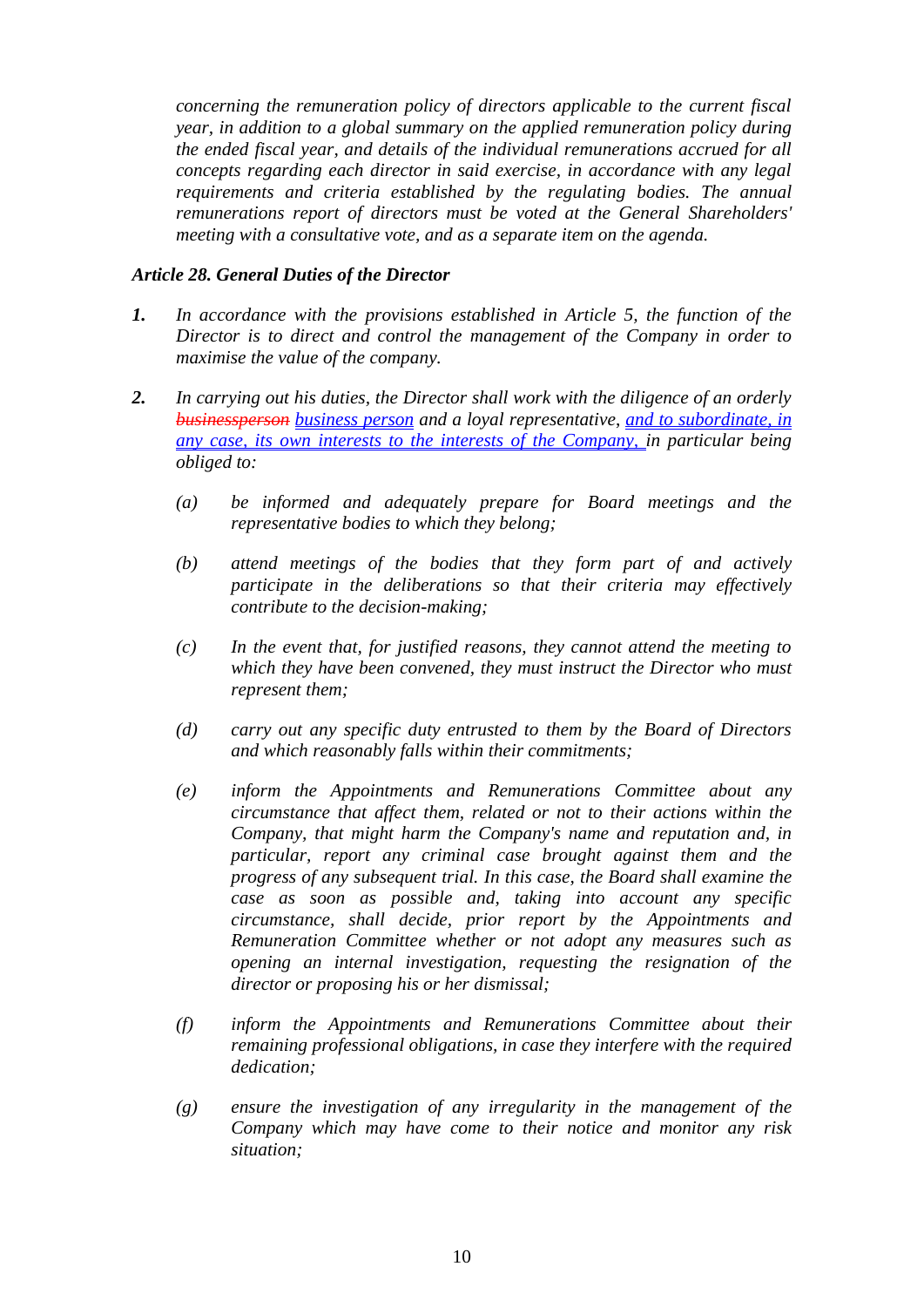- *(h) clearly express their opposition when they consider that a proposed decision submitted to the Board could be contrary to company interests; the same again applies in particular to the independent and other directors who are not affected by the potential conflict of interest, when it is a matter of decisions which may be detrimental to the shareholders not represented on the Board;*
- *(i) when considered necessary for the interests of the Company, they must request the calling of an extraordinary meeting of the Board, as well as the inclusion of the points considered convenient on the agenda of the first meeting to be held; and*
- *(j) monitor the compliance of the other Directors as well as the directors of the companies in the Group, with the rules of conduct established in The "Code of Ethics for Grifols Group".*
- *3. The Company shall set rules on the number of board meetings that its directors can form part of, in order to ensure their adequate dedication to the position.*

## *Article 37. Related-party transactions Transactions with Significant Shareholders*

- *1. The Board of Directors formally reserves all knowledge and authorisation of any Company transactions with a significant shareholder.*
- *2. Under no circumstances shall it authorise the transaction if a report has not been previously issued by the Audit Committee valuing the transaction from the point of view of equal treatment of shareholders and the market conditions.*
- *3. In relation to ordinary transactions, a general authorisation for the kind of transaction and the execution conditions will be sufficient.*
- *1. The execution by the Company or its subsidiaries of any transaction that is considered a related-party transaction as defined in the legislation in force at any given time shall be subject to authorization by the Board of Directors, following a report from the Audit Committee.*
- *2. Notwithstanding the provisions of paragraph 1 above, the authorization must necessarily be agreed by the General Shareholders' Meeting in the cases established by law and, in particular, when the amount or value of the transaction is equal to or exceeds ten percent (10%) of the total asset items according to the last annual balance sheet approved by the Company. For these purposes, the related-party transactions entered into with the same counterparty in the last twelve (12) months shall be aggregated to determine the total value for the foregoing purposes.*
- *3. The approval by the General Shareholders' Meeting or by the Board of Directors of a related-party transaction shall be subject to a prior report from the Audit Committee in the events and under the terms established in the relevant legislation in force from time to time.*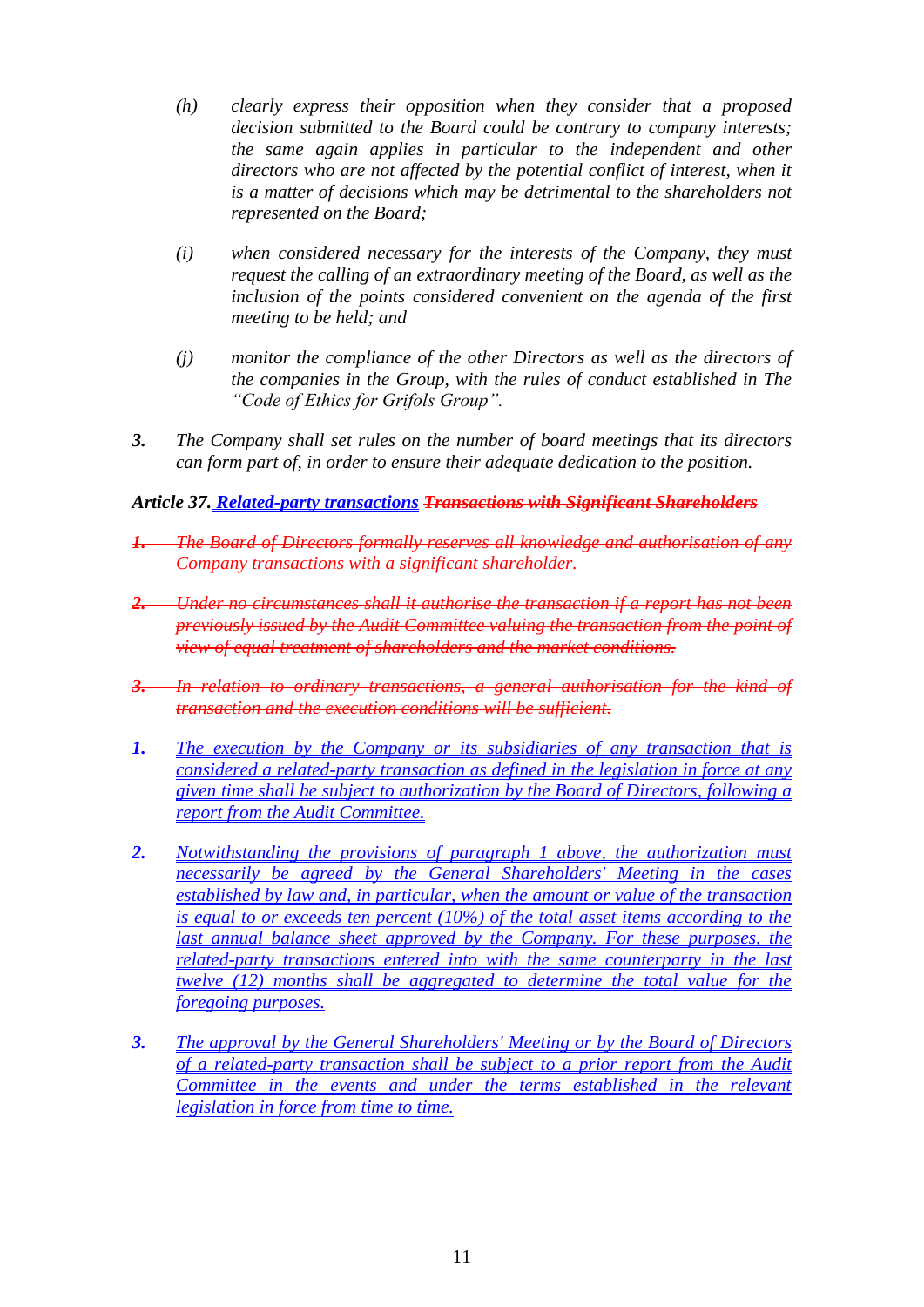- *4. Notwithstanding the provisions of paragraphs 1 and 2 above, the Board of Directors may delegate the approval of the following related-party transactions:*
	- *(a) Those carried out between the Company and its subsidiaries and the other companies of the Group within the scope of ordinary management and under market conditions; and*
	- *(b) Those entered into under agreements whose standardized conditions are applied on a large number of customers, are made at prices or rates generally established by the party acting as supplier of the good or service in question, and whose amount does not exceed 0.5% of the Company's annual net turnover, according to the latest consolidated financial statements approved by the Company's General Shareholders' Meeting.*

*The approval of these transactions shall not require a prior report from the Audit Committee. In the event that such delegation is approved, the Board of Directors shall establish an internal procedure for periodic information and control in relation to these transactions, in which the Audit Committee shall be involved and which shall verify the fairness and transparency of such transactions and, if applicable, compliance with the legal criteria applicable to the foregoing exceptions.*

- *5. The directors affected by the related-party transaction in question may not exercise nor delegate their voting rights, except as provided in the applicable regulations.*
- *6. Related-party transactions shall be disclosed in accordance with the terms set forth in the applicable regulations.*
- *7. The provisions set forth in this article may be further developed through the corresponding regulations that may be issued by the Board of Directors of the Company.*

# *Article 39. Relations with the Shareholders*

- *1. The Board of Directors shall provide the appropriate channels by which proposals may be formulated by the shareholders in relation to the management of the Company, as well as to satisfy the right to information by the aforementioned. In this sense, the Company will provide a corporate web page through which it may deal with the shareholders exercising their voting rights and circulate relevant information in accordance with the applicable regulations.*
- *2. The Board, through some of its Directors and with the collaboration of the Executive Officers that are esteemed appropriate, may organise informative meetings on the progress of the Company and of the Group, for the shareholders who reside in the most relevant financial cities in Spain and in other countries.*
- *3. The public application for representation is governed by the conditions established in Article 186 of the Companies Act. In the event that the Company is quoted on an official secondary market, it shall comply with the provisions set out in article 526 of the Companies Act and respect the limitations established in*